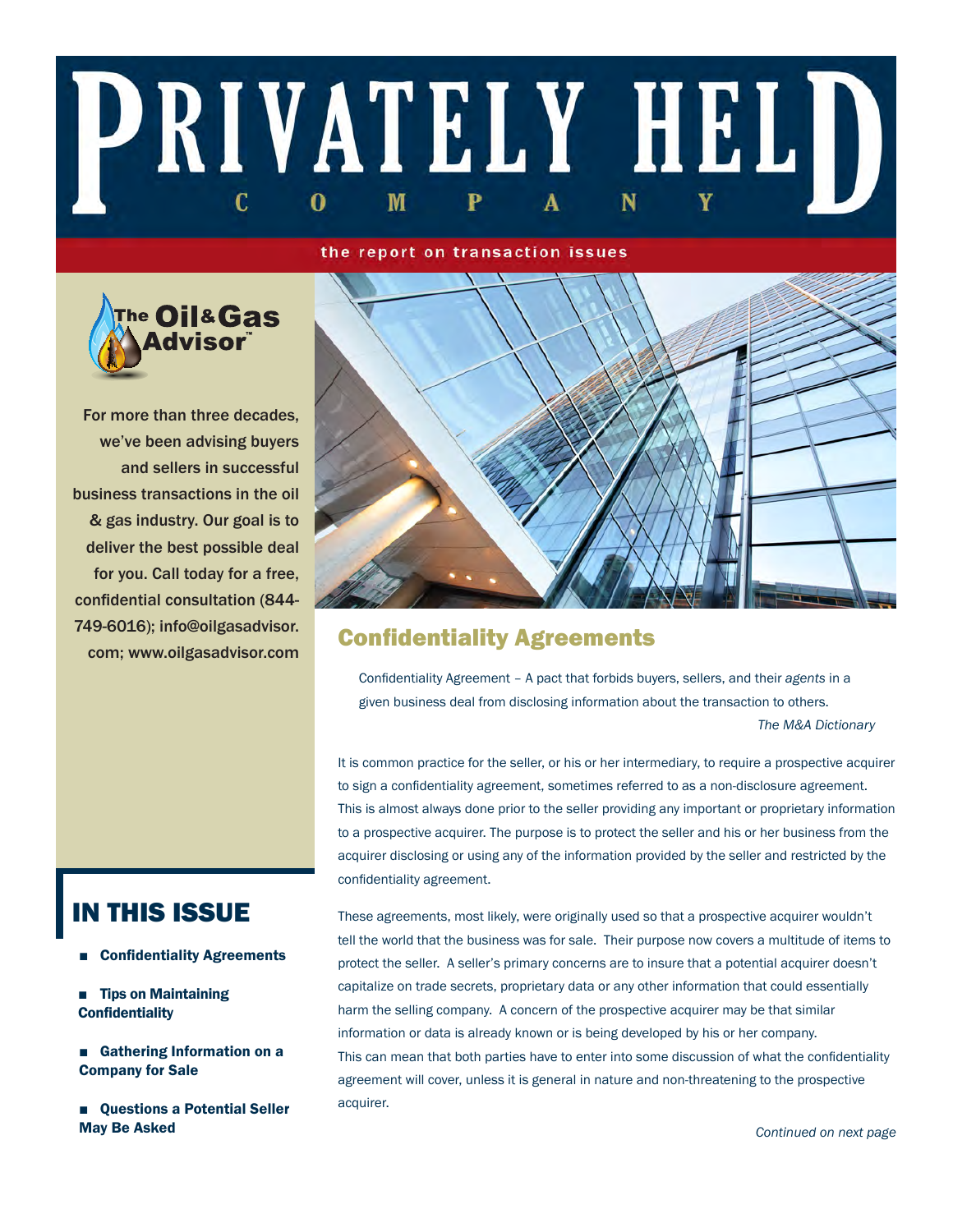# Confidentiality Agreements (continued from front page)

A general confidentiality agreement will normally cover the following items:

- **The purpose of the agreement.** It is assumed that, in this case, it is to provide information to a prospective acquirer.
- What is confidential and what is not? Obviously, any information that is common knowledge or is in the public realm is not confidential. What information is going to be disclosed? And what information is going to be excluded under the disclosure requirements?
- How will confidential information be handled? For example, will it be marked "confidential," etc?
- What will be the term of the agreement? Obviously, the seller would like it to be "for life" while the buyer will want a set number of years – for example, two or three years.
- The return of the information will be specified. For example, if the sale were terminated, then all documentation would be returned.
- Remedy for breach or a determination of what will be the seller's remedies if the prospective acquirer discloses, or threatens to disclose any information covered by the confidentiality agreement.
- Legalese. Obviously, the agreement would contain the legal jargon necessary to make it legally enforceable.

One important item that should be included in the confidentiality agreement is a proviso that the acquirer will not hire any key people from the selling firm. This prohibition works both ways: the prospective acquirer agrees not to solicit key people from

the seller and will not hire any even if the key people do the approaching. This provision can have a termination date for example, two years post-closing.

## Tips on Maintaining **Confidentiality**

- Use a code word or name for the proposed merger or acquisition.
- Don't refer to any principal's names in outside discussions.
- Conversations concerning the merger or acquisition should be held in private.
- Paperwork should be facedown unless being used.
- All documents should be kept under lock and key.
- Important data maintained on the computer should be protected by a password.
- **Faxing documents should be done guardedly.**

The sale of a company involves the disclosure of important and confidential company information. The selling company is entitled to protection from a potential acquirer using such information to its own advantage.

The confidentiality agreement may need to be more specific and detailed prior to commencing due diligence than a generic one that is used initially to provide general information to a prospective buyer.

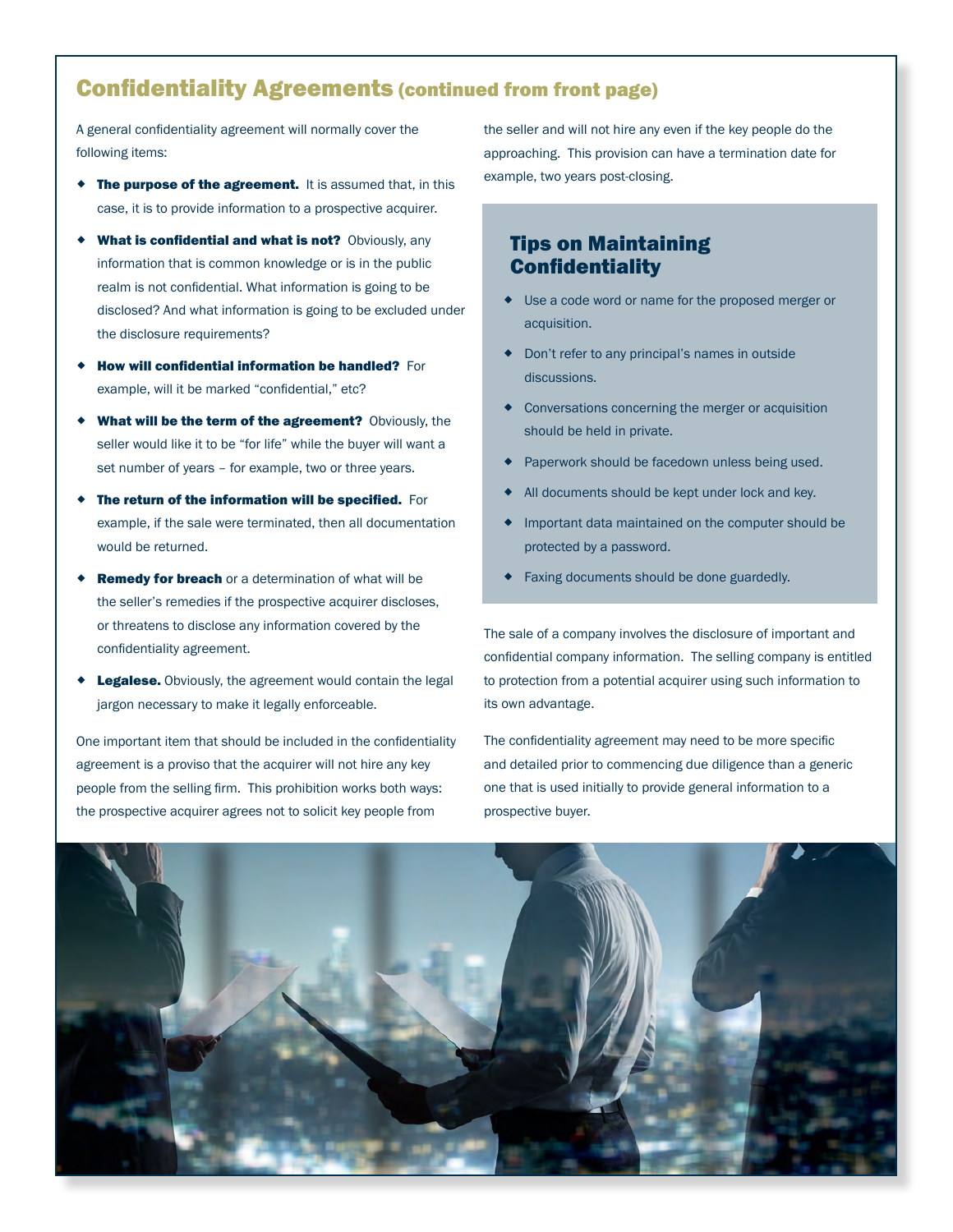## Gathering Information on a Company for Sale

Assume you are considering selling your company and you have asked an intermediary to visit and see your business for the first time. Here is what most likely will happen.

First, you should allocate two to three hours for questions and a tour of your plant. In addition, you should be prepared to supply the following information if available.

Please note that the following is based on the assumption that the business is a manufacturing company. Most of the information supplied would be similar for most medium to large companies.

# Questions a Potential Seller May be Asked

- Why is the company for sale?
- ◆ How long has the business been for sale?
- Are there other stockholders, and if so, what is the ownership breakdown?
- Do you have the authority to sell or is it the decision of the board of directors?
- Who will be doing the negotiations?
- What is the rationale or methodology in determining the price of the business?
- What is the owner's total compensation?
- ◆ Is there any pending litigation or prior litigation?
- Are there any contractual obligations such as with employees, vendors, customers, landlords, or intermediaries, non-competes, buy/sell agreements, etc.?
- ◆ Are there any "soft assets" like uncollectable receivables?
- ◆ Would the owner stay on for a transition period?
- If you miraculously received \$500,000 in the company, how would you use it?
- ◆ How do you grow the business?
- What differentiates this company from competitors?
- ◆ What is the culture of the company?
- What is the company's most important resource?
- What haven't we talked about that I should know, or what have I overlooked?

#### Business:

To break the ice, it is easiest for you as the owner to give a quick historical overview of the company. For example, when it was started, major changes and developments, etc. An owner should provide how a typical order is handled from point of entry including how a buyer's credit is checked, how the order is entered into the system, and how it is scheduled for manufacturing or as a stock item, etc., in order to provide a sense of how efficiently and thoroughly the company executes orders. Also, the core business(es) should be explained. Is it a niche business? What makes the business unique? Is the business seasonal or cyclical? Also, is the company a C or S corporation?

#### Products:

You will want to provide a description of the products, their price points, their market share, the rate of new products developed, and the number of SKUs in the product line. You will want to include details such as whether 20% of your products equals 80% of the sales and conversely whether 80% of the sales is generated by 20% of the customers. In addition, how are the products priced?

#### Competition:

Consider financial resources, automation, sales coverage, international, regional, or all of the above? To what extent loyalty? Are the customers likely to single source, double An intermediary will want to have an idea about the competition faced by your business. Which are the major competitors, based on size, location, breadth of product line, pricing and whether they have a competitive advantage? dealer network, and longevity. Is the competition national, is it a relationship business or will customers exhibit little source, or more?

#### Market:

You will want to give the intermediary an idea of your market. How big is your market? Is it a commodity business (price driven)? Is it fragmented by lots of small companies? Is it impacted by large Fortune 500 companies or impacted by foreign competition? How fast is the market growing? What affects the business (and how)? Examples would be the economy, the weather, military spending, etc.

*Continued on back page*